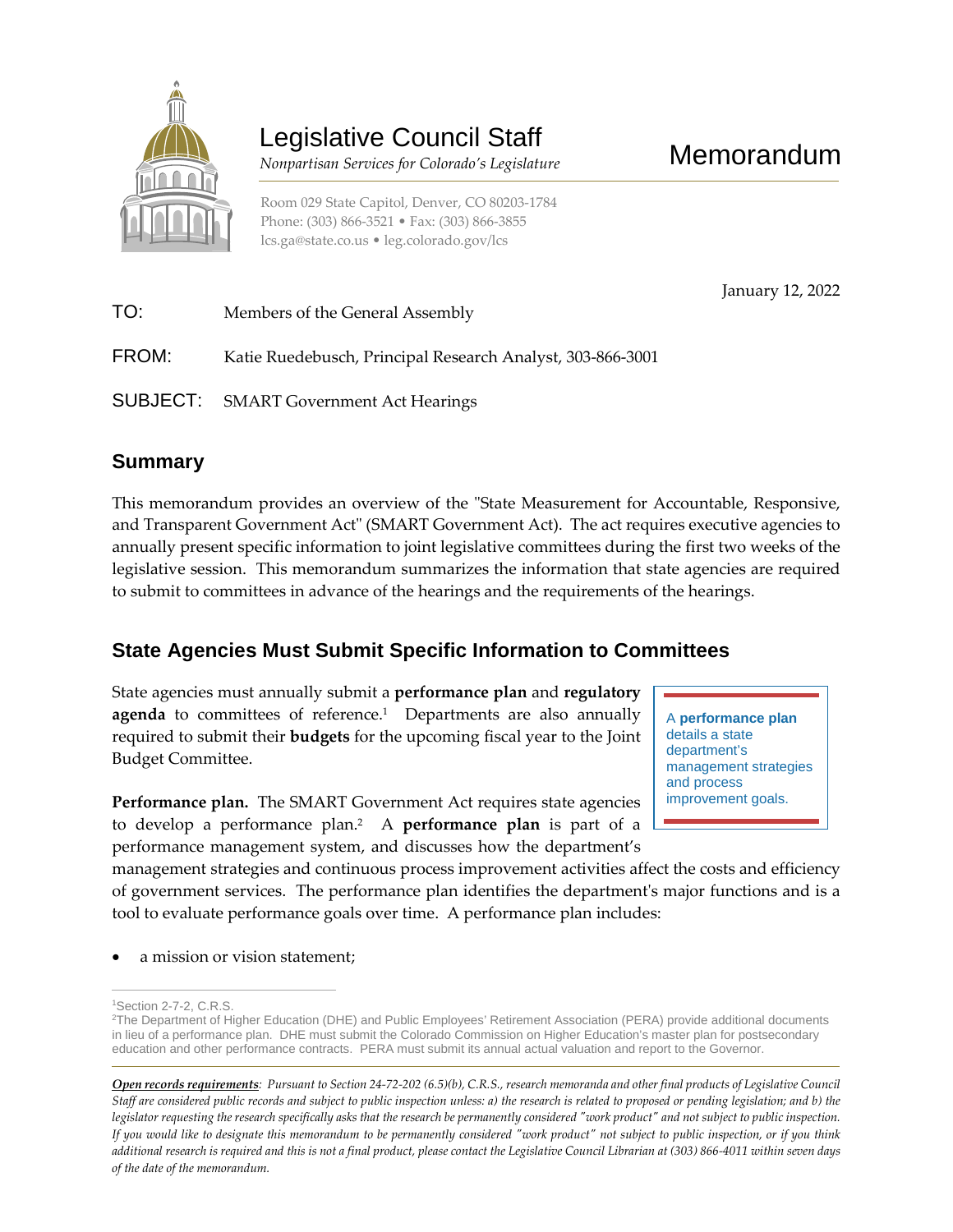- a list of what the department does;
- performance measures performance goals relating to the performance measures, for at least three years in the future;
- a discussion of how the department will meet its performance goals; and
- a summary of the department's most recent performance evaluation.

Departments must submit their performance plans to the Joint Budget Committee and the relevant joint committees of reference each July 1. Departments must also conduct performance evaluations and distribute them to the Joint Budget Committee at least twice each calendar year. Finally, a performance report for each department is published each November 1.

A **regulatory agenda**  discusses a department's rulemaking activities.

**Regulatory agenda.** The SMART Government Act annually requires each department, with the exception of the Judicial Branch, to submit a **regulatory agenda** to its oversight committees on November 1. A regulatory agenda provides information on rules issued by the **department including:**

a list of new rules or revisions to existing rules that the department

expects to propose in the next calendar year;

- the authority under which the department is adopting the rules;
- the purpose of the rules;
- the schedule for adopting the rules;
- a list of any people or groups potentially affected by the rules; and
- a list and brief summary of all rules actually adopted since the previous year.

**Department budget submittal.** State law requires state agencies to submit their **budget requests** for the upcoming fiscal year to the Joint Budget Committee each November 1.

#### **Committee of Reference SMART Government Act Hearings**

During the first two weeks of the legislative session, committees of reference are required to conduct hearings with each state department. Committees must meet at least *once* and up to *three* times during this time. Public testimony is allowed at each hearing. The hearings must include a presentation covering the department's:

- performance plan
- regulatory agenda; and
- budget request and associated legislative agenda for the upcoming legislative session.

**Assignments of departments to committees of reference.** For purposes of the SMART Government Act, the Speaker of the House of Representatives and the President of the Senate assign each state department to a House and Senate committee of reference. JR 25 of the Joint Legislative Rules lists

State departments prepare **annual budgets**, containing requests for new and continued funding and identifying the department's major initiatives and requested legislation.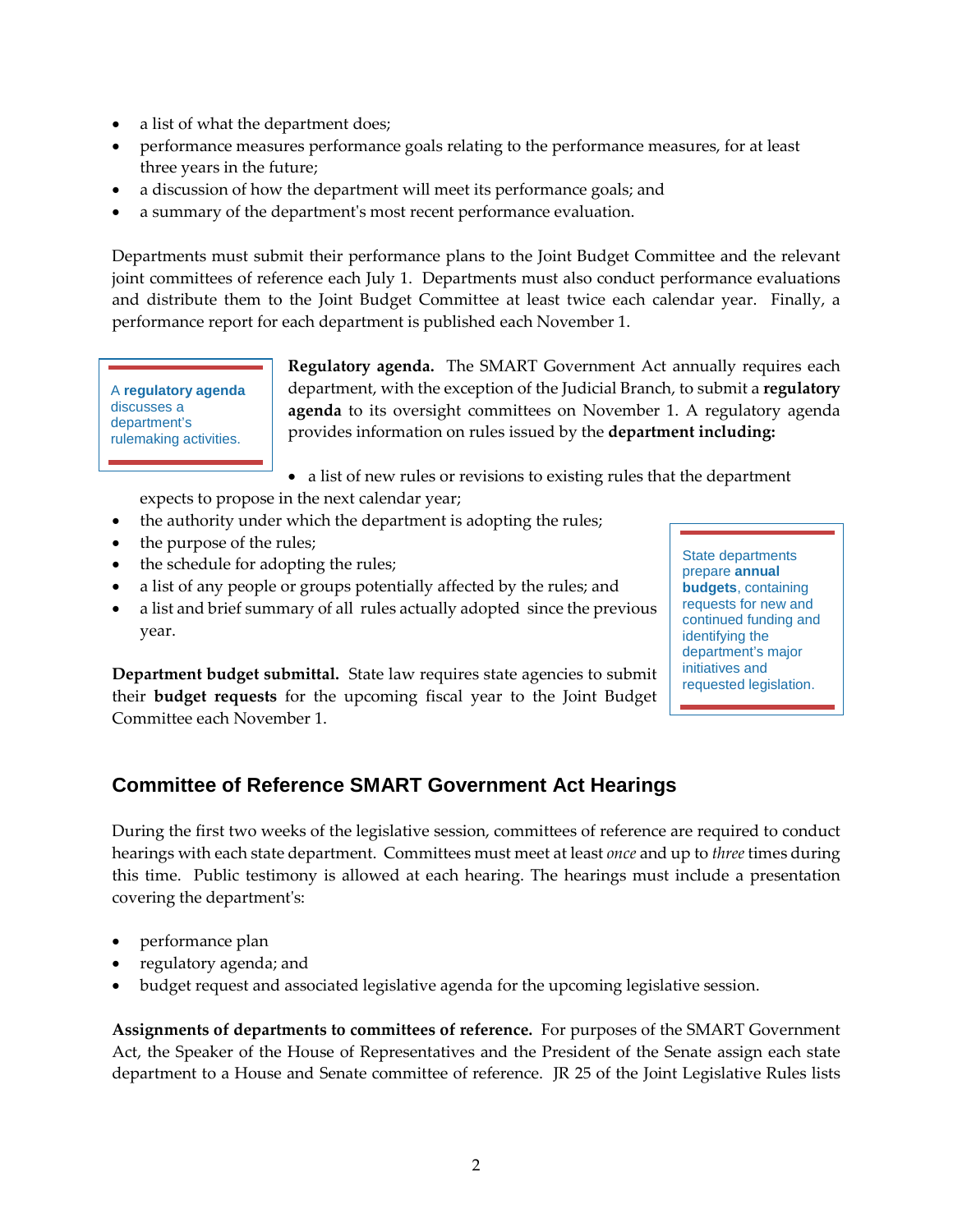these assignments, unless the Speaker and President make the assignments in another manner. The assignments for the 2022 SMART Government Act hearings may be found in Attachment A.

**Annual presentation of audits.** The SMART Government Act requires the Office of the State Auditor (OSA) to conduct performance audits of one or more specific programs or services in at least two departments. The OSA must present the audits to the committees of reference to which the relevant departments are assigned. The following audits were conducted pursuant to this requirement, and will be presented to the designated committees during the 2022 SMART Government Act hearings.

- **Colorado Oil and Gas Conservation Commission**  Department of Public Health and Environment — released September 2021 *(Joint Energy)*
- **COVID-19 Infection Prevention at the Veterans Community Living Centers Department of** Human Services — released October 2021 *(Joint Health)*
- **Medicaid Non-emergent Medical Transportation**  Department of Health Care Policy and Financing — released September 2021 *(Joint Health)*
- **Pandemic Housing Relief** Department of Local Affairs released October 2021 (*Joint Local Govt.)*
- **Prescription Drug Monitoring Program** Department of Regulatory Agencies released June 2021 (*Joint Business)*
- **Unemployment Insurance Benefits**  Department of Labor and Employment released December 2021 *(Joint Business)*

**Audit recommendations not fully implemented**. In addition to presentations regarding recently released performance audits, the OSA will present information to the committees of reference from its annual report on recommendations that are not fully implemented at the following committee hearings.

- Joint Business
- Joint Energy
- Joint Finance
- Joint Health
- Joint Judiciary
- Joint Local Government
- Joint Technology Committee

**Joint committee chairs.** The chair of each joint committee of reference will preside over the SMART Government Act hearings. A list of the chairs for the 2022 hearings may be found in Attachment A. The chair will switch to the other chamber for the 2023 hearings.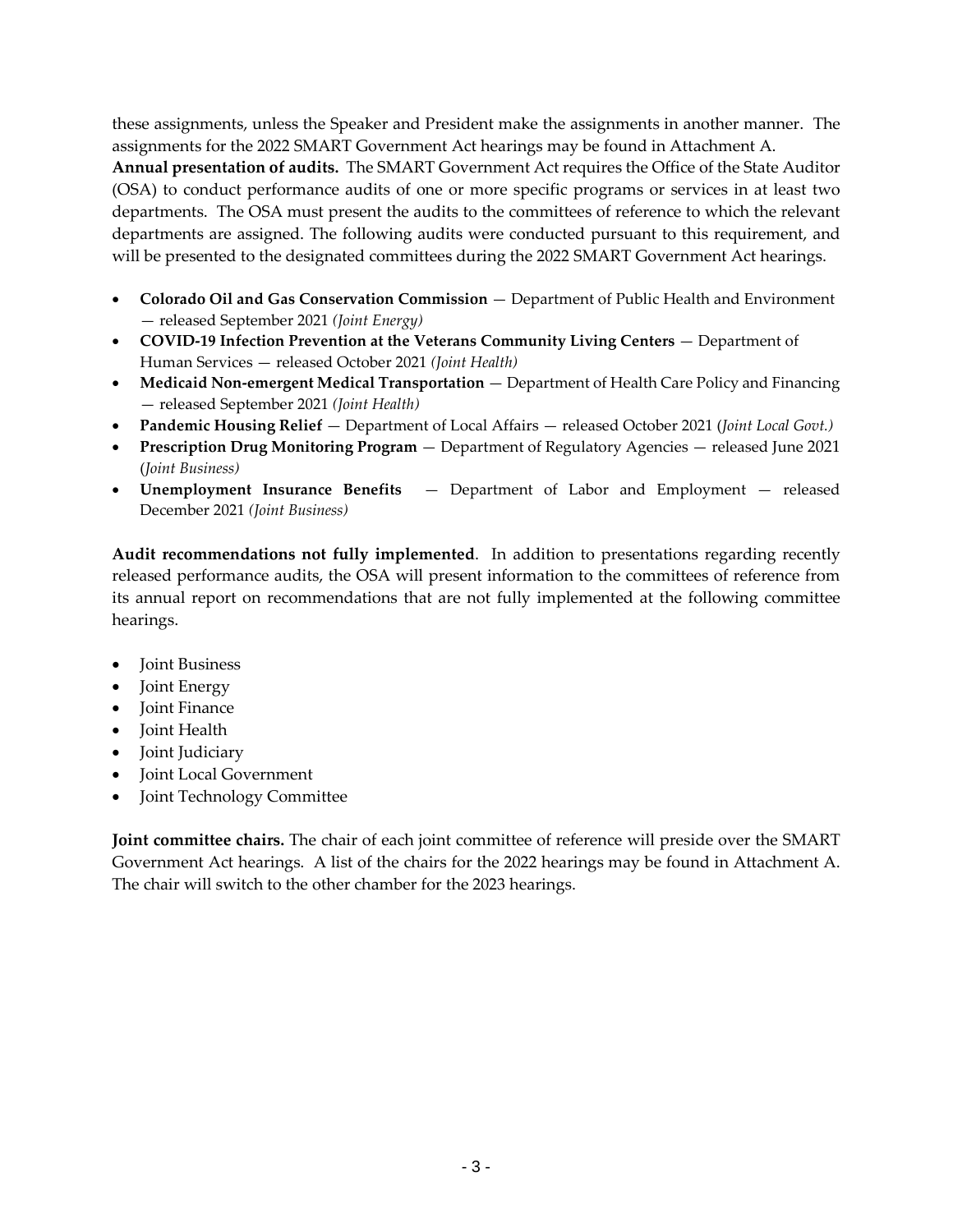| <b>Joint Committee</b>                                                                                                               | <b>Agencies</b>                                                                                                                                                                                                                               | <b>Joint Committee Chair</b><br>(Jan. 2022) |
|--------------------------------------------------------------------------------------------------------------------------------------|-----------------------------------------------------------------------------------------------------------------------------------------------------------------------------------------------------------------------------------------------|---------------------------------------------|
| House Agriculture, Livestock, and Water and<br>Senate Agriculture and Natural Resources                                              | Agriculture                                                                                                                                                                                                                                   | Rep. McCormick                              |
|                                                                                                                                      | Natural Resources (excluding<br>COGCC)                                                                                                                                                                                                        |                                             |
| House Energy and Environment and<br>Senate Transportation and Energy                                                                 | COGCC<br>Colorado Energy Office<br>Public Utilities Commission**                                                                                                                                                                              | Rep. A. Valdez                              |
| House Energy and Environment and Senate<br><b>Health and Human Services</b>                                                          | Public Health and<br>Environment - Air Pollution<br>Control Division, Division of<br>Environmental Health and<br>Sustainability, Hazardous<br><b>Materials and Waste</b><br>Management Division, and<br><b>Water Quality Control Division</b> | Sen. Fields                                 |
| House Business Affairs and Labor and<br>Senate Business, Labor, and Technology                                                       | Labor and Employment                                                                                                                                                                                                                          | Rep. Roberts                                |
|                                                                                                                                      | Personnel and Administration                                                                                                                                                                                                                  |                                             |
|                                                                                                                                      | <b>Regulatory Agencies</b>                                                                                                                                                                                                                    |                                             |
|                                                                                                                                      | Office of Economic<br>Development                                                                                                                                                                                                             |                                             |
| House Finance and Senate Finance                                                                                                     | Public Employees' Retirement<br>Association                                                                                                                                                                                                   | Sen. Pettersen                              |
|                                                                                                                                      | Revenue                                                                                                                                                                                                                                       |                                             |
|                                                                                                                                      | Treasury                                                                                                                                                                                                                                      |                                             |
|                                                                                                                                      | Governor's Office of State<br>Planning and Budgeting**                                                                                                                                                                                        |                                             |
| House Education and Senate Education                                                                                                 | Education                                                                                                                                                                                                                                     | Sen. Zenzinger                              |
|                                                                                                                                      | <b>Higher Education</b>                                                                                                                                                                                                                       |                                             |
| House Transportation and Local Government<br>and Senate Local Government                                                             | <b>Local Affairs</b>                                                                                                                                                                                                                          | Rep. Exum                                   |
| House State, Civic, Veterans, and Military Affairs and<br>Senate State, Veterans, and Military Affairs                               | <b>Military Affairs</b>                                                                                                                                                                                                                       | Sen. Gonzales                               |
|                                                                                                                                      | <b>State</b>                                                                                                                                                                                                                                  |                                             |
| House Transportation and Local Government<br>and Senate Transportation and Energy                                                    | Transportation                                                                                                                                                                                                                                | Sen. Winter                                 |
| House Health and Insurance, House Public and<br>Behavioral Health and Human Services, and Senate<br><b>Health and Human Services</b> | Public Health and<br>Environment (only certain<br>divisions)                                                                                                                                                                                  | Rep. Michaelson Jenet                       |
|                                                                                                                                      | Health Benefit Exchange**                                                                                                                                                                                                                     |                                             |
|                                                                                                                                      | <b>Human Services</b>                                                                                                                                                                                                                         |                                             |
|                                                                                                                                      | Health Care Policy and<br>Financing                                                                                                                                                                                                           |                                             |

#### **2022 Committee Assignments Pursuant to the SMART Government Act and Joint Rule 25**